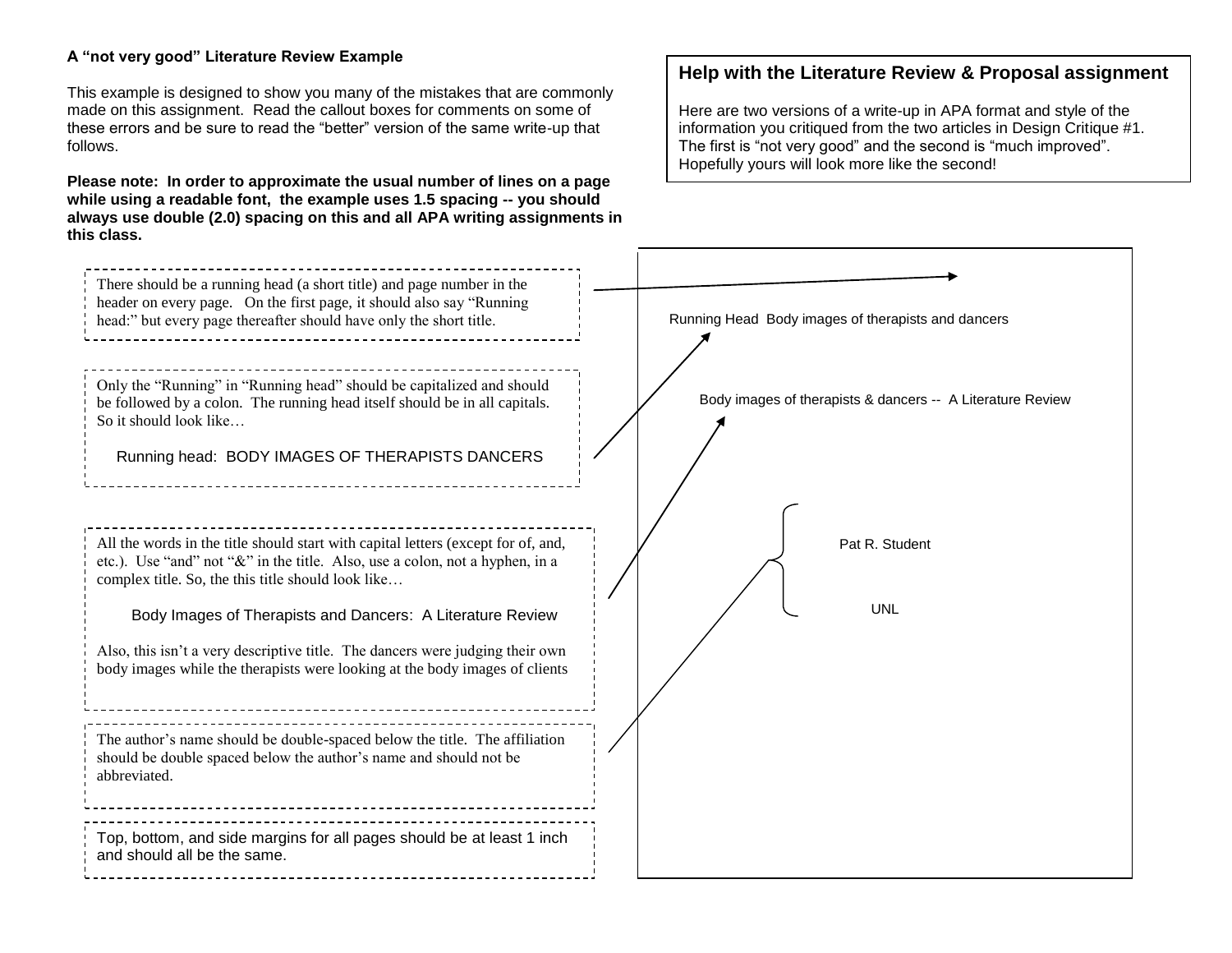The words "Running head" should only appear on the title page. So, this should look like…

# BODY IMAGES OF THERAPISTS DANCERS 2

The word "Abstract" should be centered a double-space below the page header

### The first line of the abstract **is not indented!!**

The abstract is a "preview" of the main points of the literature review, the integration of the reviewed literature and any proposed research, and should tell something of the content of each of these.

The abstract is usually no more than 120 words.

# **Additional Hints for Better Writing (and Higher Scores):**

- **Beware plagiarism!** Put things in your own words and cite whoever you read that gave you the idea!
- Opening sentences and transitional sentences are very important for leading the reader through your presentation -- often these can be about the "real world" to help the reader follow what you are talking about.
- Roughly 15% of your grade for this (and future) assignments can be earned or lost simply on the basis of APA formatting and style - **review the handouts carefully when writing**
- **Proofread** your paper or have someone else do it! Typos, misspellings, incomplete or run-on sentences, and awkward sentence construction can cost you valuable points.
- **Give your writing a "cold read."** Ever read a paper after you've gotten it back and been appalled at the things you said that just didn't make sense? Errors you can't believe you made? Other things you should have said, but didn't? Getting your writing done a day or two early and then looking at it again the night before it is due ( a "cold read") will often help with these problems. Also you will likely do a better job proofreading you paper if you do this.

Literature reviews published in APA journals include an abstract. Some instructors want an abstract included in assignments and other don't -- you should check each time.

Running head: BODY IMAGES OF THERAPISTS DANCERS 2

#### Abstract of the Review

 Two articles related to body image perceptions were reviewed and a proposal for additional research was made.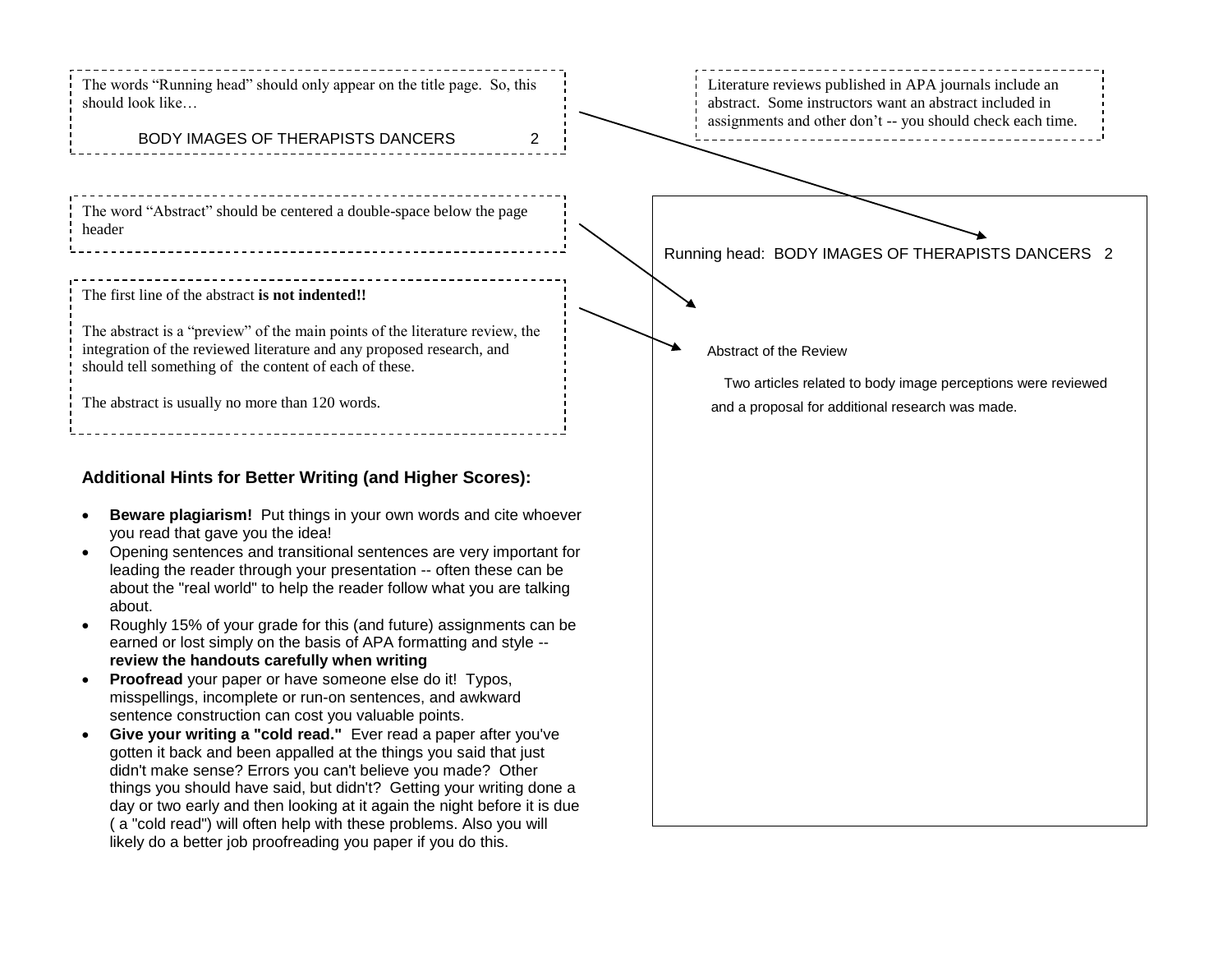Running head: BODY IMAGES OF THERAPISTS DANCERS 3 Ì Introduction I wanted to review a couple of articles about body image as a basis for proposing some research on the topic **Fletcher & Diekoff** An article by Chris Fletcher and George M. Diekoff from Midwestern State University titled "Body-type Stereotyping in Therapeutic Judg ments" describes a study done to see if people rated ectomorphs and endomorphs lower than mesomorphs. Specifically, they wanted to know if clinical judgments are affected by body-type stereotyping. Graduate students and professional therapists were the participants. Each participant rated line drawings of each of the three body types. The rating scales were 21 5-point scales to assess clinically relevant personal characteristics. The statistical analysis revealed that both groups rated mesomorphs the highest on most of the 21 scales. The authors related their findings to prior research. **Pierce & Daleng** The second study I read by Pierce and Daleng (1998) looked at body image distortion in elite female dancers. They thought that dancers would probably have very distorted body images, eating disorders, and Don't use "Introduction" as the heading for the first section of the paper. The title of the paper, as it appears on the title page, should be centered a doublespace below the page header There should be a brief introduction to the topic, why it may be important to theory and/or practice. This is also a good place to tell the reader if you are planning to introduce a new organization or theoretical perspective for the reviewed literature, propose additional research, etc. Adopt a "professional tone" for this type of writing. Incorrect in-text reference: Simply use "Fletcher and Diekoff (1998) studied…" The amount of detail you provide in a review will depend on many things. For full credit in this assignment you need to provide more information about the participants (#, ages, relevant demographic info) and the methods (describe the measures and procedures more!) than is shown here Remember, when reading a research report we try to learn not only from the findings of those authors, but from the literature they review in their introduction. Find a way to talk about the findings and research described in *their* introduction! The subheading should tell about the topic of the paper rather than the authors Be careful that the right margins don't get sloppy. Another incorrect in-text reference: Use "A study by Pierce and Daleng 1998)..." 

 exercise dependence. Ten female ballet dancers were shown a nine figure silhouette scale. They indicated which figure was most like their current body image, and which figure was most like their ideal body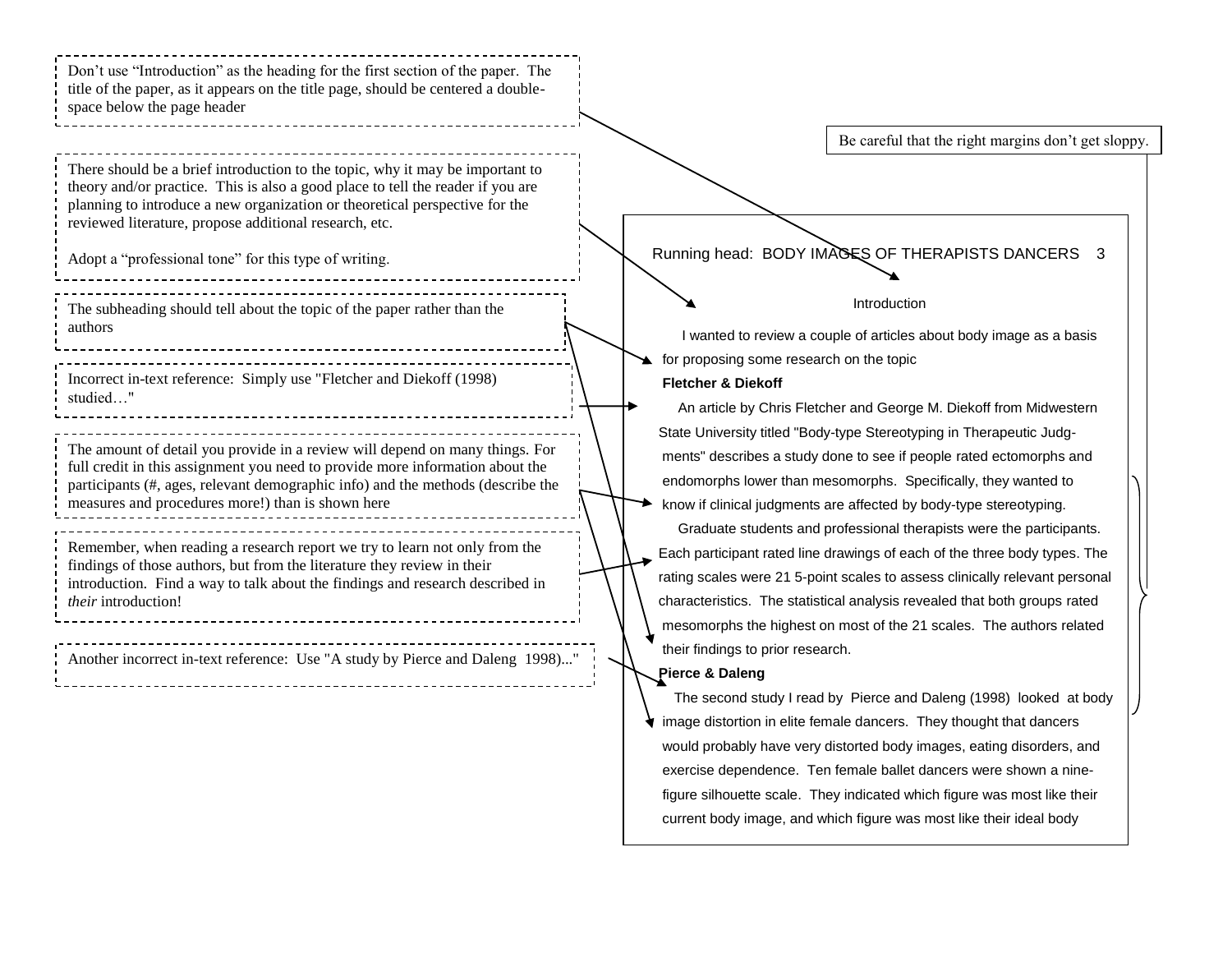"Way" too informal. Also incomplete, both real and ideal ratings were obtained, so report the results of both.

Remember that the "integration" is the set-up for the proposal. Unless you have 2-3 paragraphs of integration you probably will want to combine the "integration" and "proposal" under one heading.

These are very superficial similarities and differences. More info about the similarities in design and findings would be necessary for full credit. There is no integration here, just a repetition of descriptive facts about each and the general statement in the last sentence -- without any explanation of what is a "body image effect" or how the two findings were "the same".

Yes, the section includes the research proposal, but make up a title that tells the reader something about the integration and the proposal.

Avoid using "this" or "that" -- the reader may not know to what you are referring. Use transition sentences to help the writing flow better.

This isn't a very interesting research hypothesis, especially as it is presented. Also, how does this relate to the research with therapists? The purpose of the lit review is to "set up" the proposal, and so information from all the articles should contribute to the proposal.

Switching populations isn't going to get you lots of points -- look again at the assignment sheet to see the different kinds of hypotheses.

Although technically correct, **this is too generic** for a paper. You know who the population is…tell the reader! Such as, "Male ballet dancers will rate their ideal body images as significantly thinner than their current body images."

References should start on a separate page (be sure to include a page header and a page number on each page).

## Running head: BODY IMAGES OF THERAPISTS DANCERS 4

body image. All of the dancers thought they were too fat.

#### **Integration**

 Both articles were about body image. The first used therapist's ratings of men, the second used female dancers' ratings of themselves. Both found the same evidence of body image effects.

#### **Research Proposal**

This raises an interesting question. Would male dancers also prefer to be thinner?

 I propose a study to answer this question. Male ballet dancers will rate their current and ideal body images on the male version of the silhouette scale used in Pierce and Daleng (1998). I hypothesize that there will be a significant mean difference between the current and ideal body images in the population represented by the sample, such that participants will rate their ideal body images as thinner than their current body image.

#### References

Fletcher, C. & Diekhoff, G. M. (1998). Body-type stereotyping in ther apeutic judgments. *Perceptual and Motor Skills, 86,* 842. Pierce, E. F. & Daleng, M. (1998). Distortion of body image among elite female dancers. *Perceptual and Motor Skrlls, 87,* 769-770.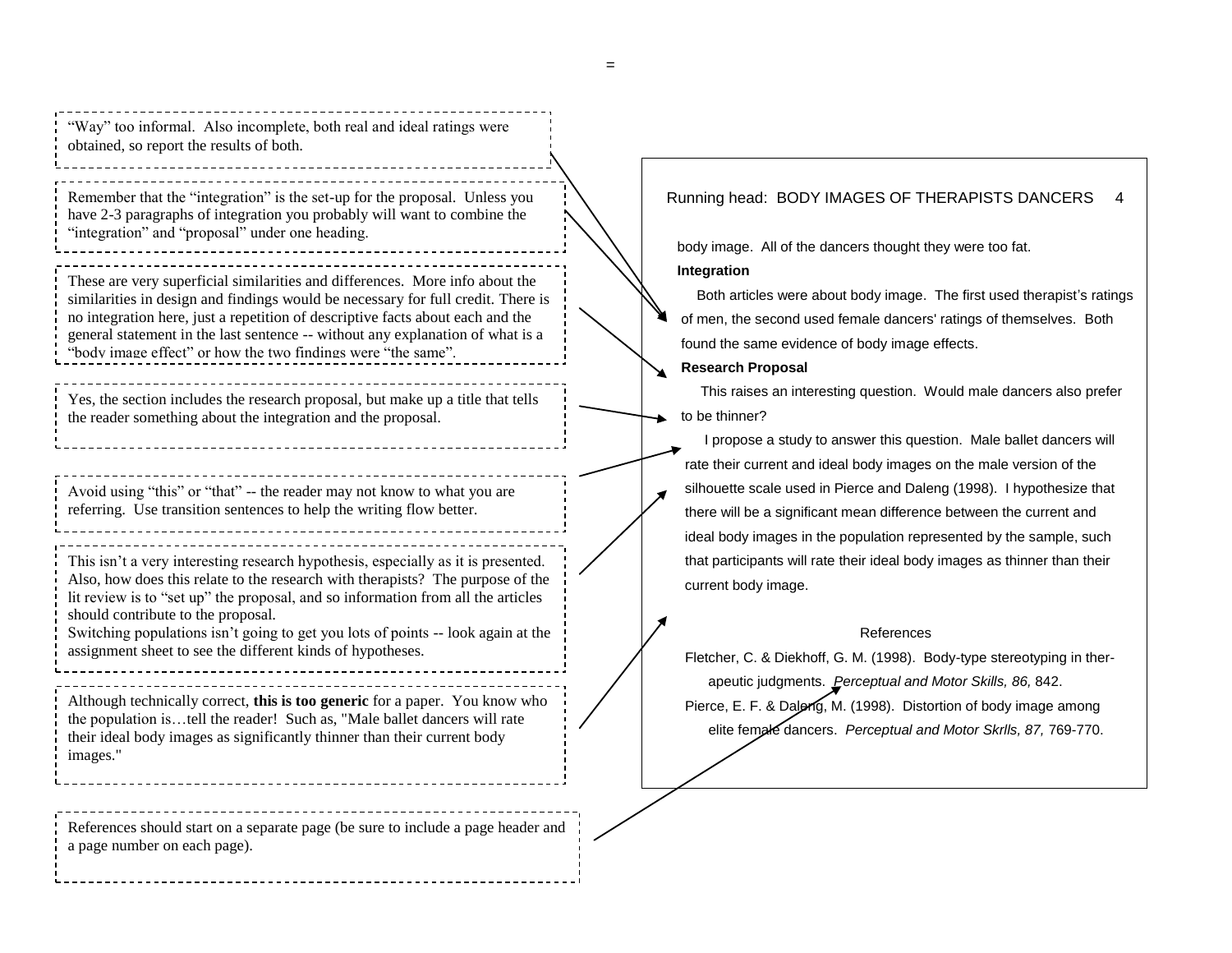## **A "Much Improved Version" of the Literature Review and Proposal**

The following is an example of a "review, integration & proposal" based on the same two articles. This version contains all or almost all of the requested information, and consists of a much more appropriate writing style. Read the boxes, and compare the text to the other version to see the differences and improvements!

Running head: SELF AND OTHER BODY IMAGE PERCEPTIONS 1

Self and Other Body Image Perceptions: A Review and Proposal Pat R. Student University of Nebraska - Lincoln

More descriptive running head and title. Correct formatting.

The abstract hints at the results of the integration and mentions the topic of the proposal.

SELF AND OTHER BODY IMAGE PERCEPTIONS 2

#### Abstract

 Differences in ideal body image for males and females might account for the differences between body image perceptions of these groups. In addition, perceptions of body image may influ ence judgments about other's personal characteristics. A study is proposed to explore when our biases about body image develop.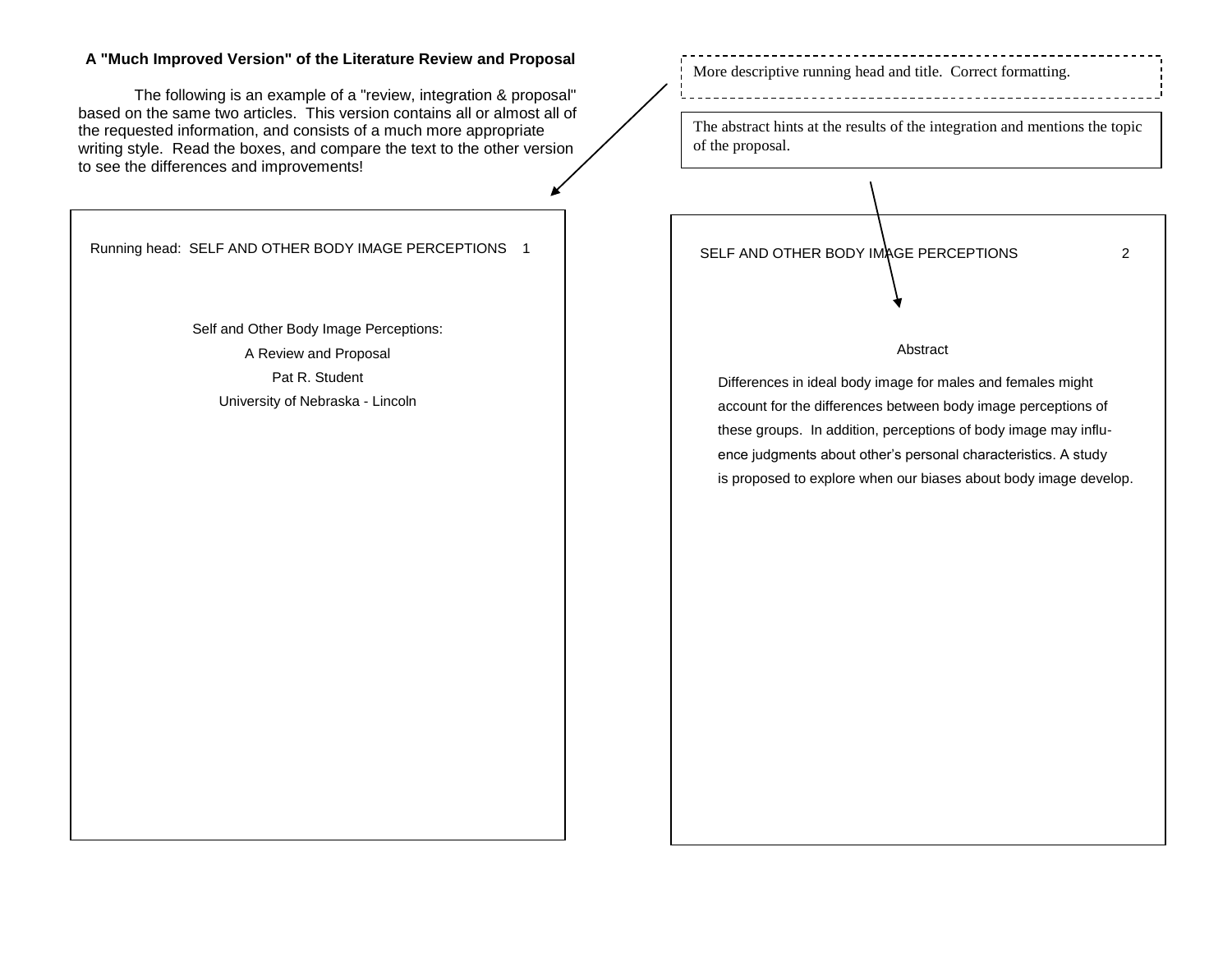# A great opening: the first sentence "previews" the point of the paper.

Good description of sample and methods.

Describes research hypothesis, summarizes results, gives conclusion about support for the RH:, and tells what the finding might mean. Do this for each article you review!

# **SELF AND OTHER BODY IMAGE PERCEPTIONS** 3

Self and Other Body Image Perceptions: A Review and Proposal Men and women have different ideal body images. These differences and this may influence how they differentially perceive, evaluate and make judgments about other people based upon their body images.

# **Body Image of Elite Dancers**

Pierce and Daleng (1998) studied body image of female dancers, predicting that these dancers would have rather distorted images of their bodies. Ten female members of a professional ballet company were asked to pick out their current and ideal body images from a nine-figure siliouette scale. The different silhouettes on the scale showed increasing percentages of body fat. A measure of body composition (percent of body fat) was also taken from each dancer. There was a sonificant difference between the dancers' current and ideal silhouettes. The dancers rated their current body image as contanning a higher percentage of body fat than their ideal image, even though all of the dancers had excellent body composition by normative standards. The results supported the researchers' hypotheses, as well as prior research suggesting that female dancers are highly likely to have distorted body images, possibly contributing to eating disorders

Transition sentence: lets the reader follow the author's train of thought.

The two studies are well integrated here, and the integration leads nicely into the proposed research.

## SELF AND OTHER BODY IMAGE PERCEPTIONS 4

and exercise dependence.

### **Body Image Judgments by Therapists**

 While the "ideal" body type, at least among female dancers, is very slender, some studies suggest that the "ideal" body type for males may be a more muscular one. For example, one study (Fletcher & Diekoff, 1998) predicted that therapists' judgments of clients would be affected by the client's body type. Line drawings of three male body types -- endomorphs, mesomorphs, and ectomorphs -- were shown to twenty-three professional therapists and thirty-five clinical psychology graduate students. Each participant was given one of each type of line drawing, and asked to rate each on 21 personal characteristics. Results of the factorial analyses of variance showed that mesomorphs (the muscular or athletic body type) were rated more favorably than the other two types on the majority of the personal characteristics. The authors concluded that, consistent with other studies, judgments by clinicians (and clinicians in training) can be affected by a client's body type. Clinicians may view male clients who are muscular as more mentally healthy than male clients who are notably thin or notably overweight.

**The Developing Influence of Body Image** These two studies of body image of men and women share a